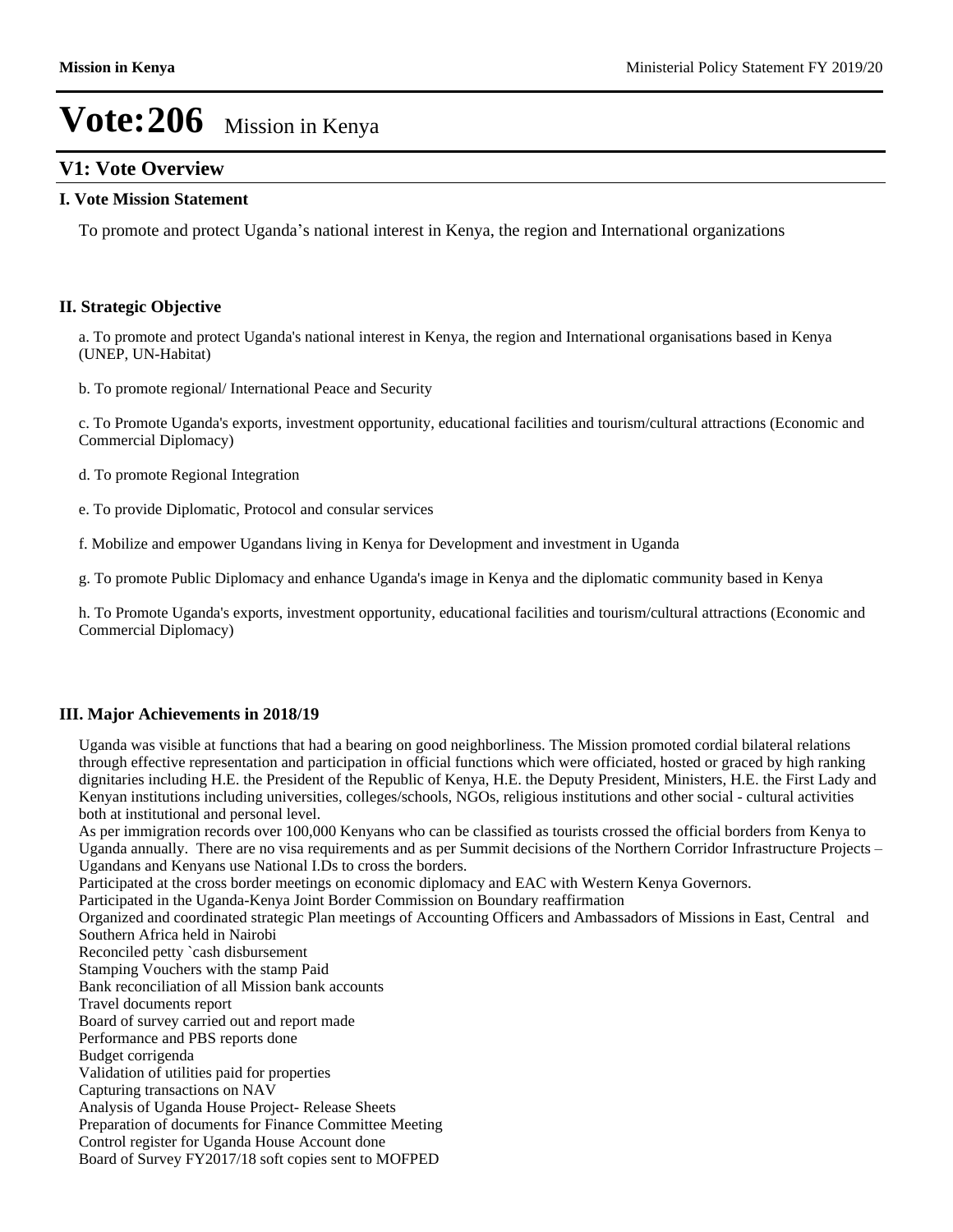Capital development budget prepared

Strategic plan budget done

Quarterly progressive report done

Preparation of Uganda House documents done

East African Tourist Visa report sent

Attended the Finance Committee meetings of the mission

The Mission actively participated in and submitted reports to the Ministry of Foreign Affairs Headquarters and other relevant MDA's on meetings of the Governing bodies of UN-HABITAT and UNEP as well as international and regional meetings in the fields of the environment, housing and sustainable urban development

Protocol Services: The Mission successfully provided protocol services for an average of 50 VIPs per Month and official delegations from Uganda which included among others the following: The First Lady and Minister of Education H.E Janat Museveni, Ministers of Foreign Affairs, Finance, Lands, Health etc, the Speaker of Parliament, the Parliamentary Committees on Agriculture, Foreign Affairs, Equal opportunities delegations from the Ministry of internal Affairs, Trade, Justice. The Mission carried out prison consular visits to about 200 Ugandans jailed in Kenyan prisons, rescued 150 youths from being trafficked, (90% of these were young ladies) and repatriated about 200 (90% being Women) Ugandans back home. The Mission Organized and participated in trade expos.

Participated and attended activities of international and regional organizations such as AMCEN, UN Habitat, UNEA, EAC, IGAD, COMESA etc

Participated in cultural activities at other institutions such as universities and schools

# **IV. Medium Term Plans**

The Mission Strategic Plan is line with MoFA Strategic Plan II, Sector Development Plan II, NDP II and prioritizes development of Infrastructure, Agriculture, Tourism, Oil and gas, Industrialization, Human development, Government effectiveness and efficiency. This is geared towards attainment of Middle income status by 2020 and realization of vision 2040.

To promote commercial/ Economic Diplomacy

Promote Regional and International Peace & Security

To Promote Regional Integration

To Promote Uganda's Public Diplomacy and Enhancement of her image in Kenya

As per immigration records over 100,000 Kenyans who can be classified as tourists crossed the official borders from Kenya to Uganda annually. There are no visa requirements and as per Summit decisions of the Northern Corridor Infrastructure Projects  $-$ Ugandans and Kenyans use National I.Ds to cross the borders. Renovations done to some offices at Uganda House

. Bilateral and Regional Cooperation:There are cordial bilateral relationships as evidenced by the positive attitude observed when dealing with officials from all the Government offices.The Mission participated in the Official Opening of the National Security Conference by H.E. Uhuru Kenyatta The Mission participated in a luncheon of Ms. Aisa Kacyira, Deputy Executive Director of UN-Habitat Multilateral Cooperation:

The Mission actively participated in and submitted reports to the Ministry of Foreign Affairs Headquarters and other relevant MDA's on meetings of the Governing bodies of UN-HABITAT and UNEP as well as international and regional meetings in the fields of the environment, housing and sustainable urban development such as;Briefing Session on UNSOS' Operations in Somalia Attended an ADC and ADC at Technical Level Meetings Attended a briefing session by ROA on AMCEN Special Session Other Visits include:

a) Ministry of works Officials from Kampala paid the Mission a courtesy call

b) Ugandan MPs paid the Mission a courtesy call

Consular visits to prisoners, remandees and deportees made and the deportees facilitated to return home. Most of the deportees are en-route to the Middle East Using passports not their own.

Offered consular assistance to Ugandans living in Kenya by writing:Introduction letters, Letters of no objection to marriage, Letters for repatriation Letters for transportation of personal effects Note verbales for visa processing Aircraft Clearance All aircraft clearances permits sought were considered and granted by relevant authorities.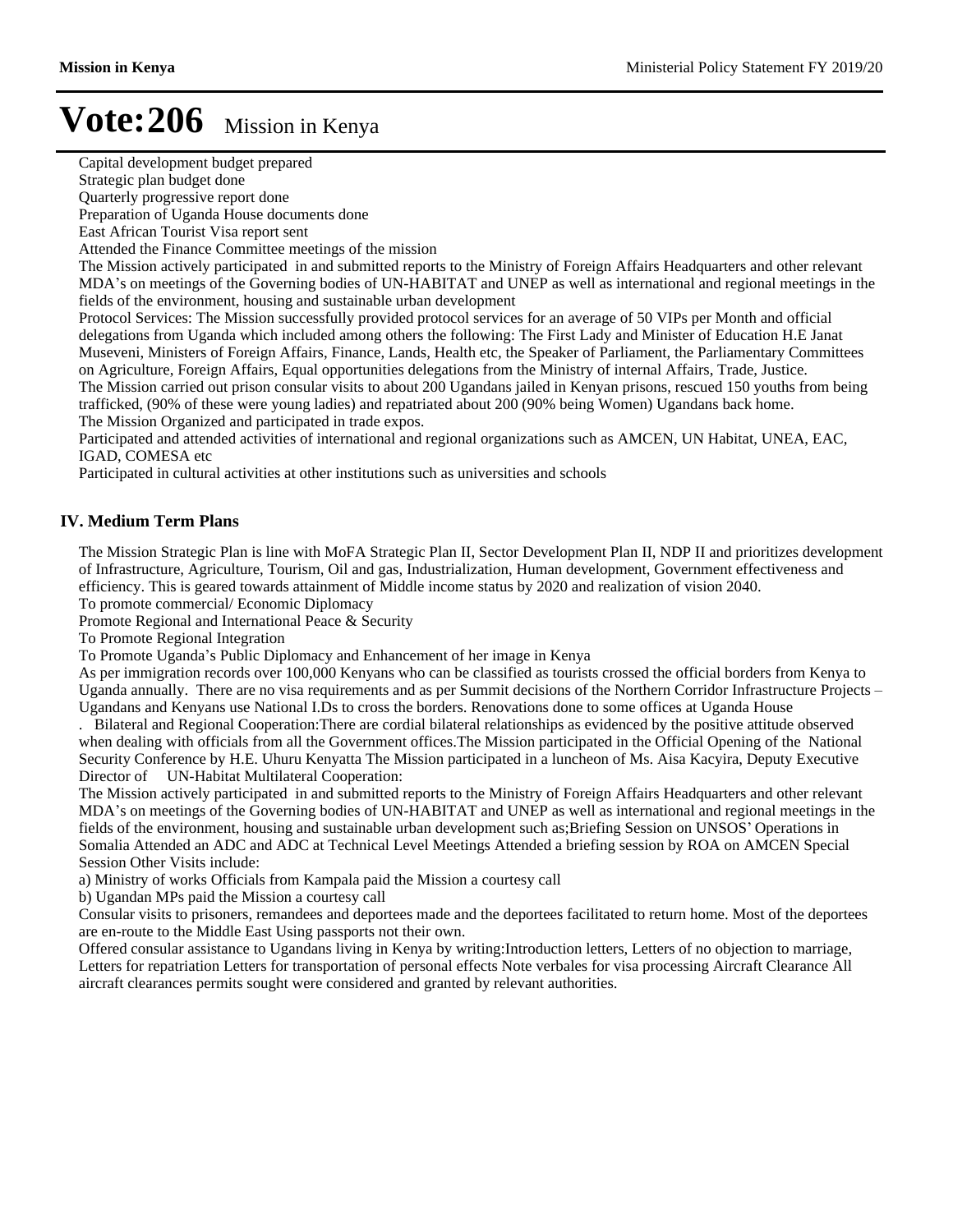# **V. Summary of Past Performance and Medium Term Budget Allocations**

**Table 5.1: Overview of Vote Expenditures (UShs Billion)**

|                                                      |                  |                    |               | 2018/19                                   |         | <b>MTEF Budget Projections</b> |         |         |         |
|------------------------------------------------------|------------------|--------------------|---------------|-------------------------------------------|---------|--------------------------------|---------|---------|---------|
|                                                      |                  | 2017/18<br>Outturn | <b>Budget</b> | <b>Approved Expenditure</b><br>by End Dec | 2019/20 | 2020/21                        | 2021/22 | 2022/23 | 2023/24 |
| <b>Recurrent</b>                                     | Wagel            | 0.306              | 0.308         | 0.154                                     | 0.339   | 0.339                          | 0.339   | 0.339   | 0.339   |
|                                                      | Non Wage         | 3.069              | 3.081         | 1.504                                     | 3.354   | 3.354                          | 3.354   | 3.354   | 3.354   |
| Devt.                                                | GoU              | 0.180              | 0.007         | 0.040                                     | 0.000   | 0.000                          | 0.000   | 0.000   | 0.000   |
|                                                      | Ext. Fin.        | 0.000              | 0.000         | 0.000                                     | 0.000   | 0.000                          | 0.000   | 0.000   | 0.000   |
|                                                      | <b>GoU</b> Total | 3.555              | 3.396         | 1.698                                     | 3.693   | 3.693                          | 3.693   | 3.693   | 3.693   |
| <b>Total GoU+Ext Fin (MTEF)</b>                      |                  | 3.555              | 3.396         | 1.698                                     | 3.693   | 3.693                          | 3.693   | 3.693   | 3.693   |
| Arrears                                              |                  | 0.000              | 0.000         | 0.000                                     | 0.000   | 0.000                          | 0.000   | 0.000   | 0.000   |
| <b>Total Budget</b>                                  |                  | 3.555              | 3.396         | 1.698                                     | 3.693   | 3.693                          | 3.693   | 3.693   | 3.693   |
| <b>A.I.A Total</b>                                   |                  | N/A                | N/A           | N/A                                       | N/A     | N/A                            | N/A     | N/A     | N/A     |
| <b>Grand Total</b>                                   |                  | 3.555              | 3.396         | 1.698                                     | 3.693   | 3.693                          | 3.693   | 3.693   | 3.693   |
| <b>Total Vote Budget</b><br><b>Excluding Arrears</b> |                  | 3.555              | 3.396         | 1.698                                     | 3.693   | 3.693                          | 3.693   | 3.693   | 3.693   |

# **VI. Budget By Economic Clasification**

**Table V6.1 2018/19 and 2019/20 Budget Allocations by Item**

|                                        |       | 2018/19 Approved Budget |       |              |       | 2019/20 Draft Estimates |              |
|----------------------------------------|-------|-------------------------|-------|--------------|-------|-------------------------|--------------|
| Billion Uganda Shillings               | GoU   | Ext. Fin                | AIA   | <b>Total</b> | GoU   | Ext. Fin                | <b>Total</b> |
| <b>Output Class: Outputs Provided</b>  | 3.389 | 0.000                   | 0.000 | 3.389        | 3.693 | 0.000                   | 3.693        |
| 211 Wages and Salaries                 | 1.452 | 0.000                   | 0.000 | 1.452        | 1.814 | 0.000                   | 1.814        |
| 212 Social Contributions               | 0.021 | 0.000                   | 0.000 | 0.021        | 0.021 | 0.000                   | 0.021        |
| 213 Other Employee Costs               | 0.117 | 0.000                   | 0.000 | 0.117        | 0.267 | 0.000                   | 0.267        |
| 221 General Expenses                   | 0.401 | 0.000                   | 0.000 | 0.401        | 0.371 | 0.000                   | 0.371        |
| 222 Communications                     | 0.067 | 0.000                   | 0.000 | 0.067        | 0.067 | 0.000                   | 0.067        |
| 223 Utility and Property Expenses      | 0.546 | 0.000                   | 0.000 | 0.546        | 0.636 | 0.000                   | 0.636        |
| 226 Insurances and Licenses            | 0.042 | 0.000                   | 0.000 | 0.042        | 0.042 | 0.000                   | 0.042        |
| 227 Travel and Transport               | 0.287 | 0.000                   | 0.000 | 0.287        | 0.300 | 0.000                   | 0.300        |
| 228 Maintenance                        | 0.455 | 0.000                   | 0.000 | 0.455        | 0.175 | 0.000                   | 0.175        |
| <b>Output Class: Capital Purchases</b> | 0.007 | 0.000                   | 0.000 | 0.007        | 0.000 | 0.000                   | 0.000        |
| <b>312 FIXED ASSETS</b>                | 0.007 | 0.000                   | 0.000 | 0.007        | 0.000 | 0.000                   | 0.000        |
| <b>Grand Total:</b>                    | 3.396 | 0.000                   | 0.000 | 3.396        | 3.693 | 0.000                   | 3.693        |
| <b>Total excluding Arrears</b>         | 3.396 | 0.000                   | 0.000 | 3.396        | 3.693 | 0.000                   | 3.693        |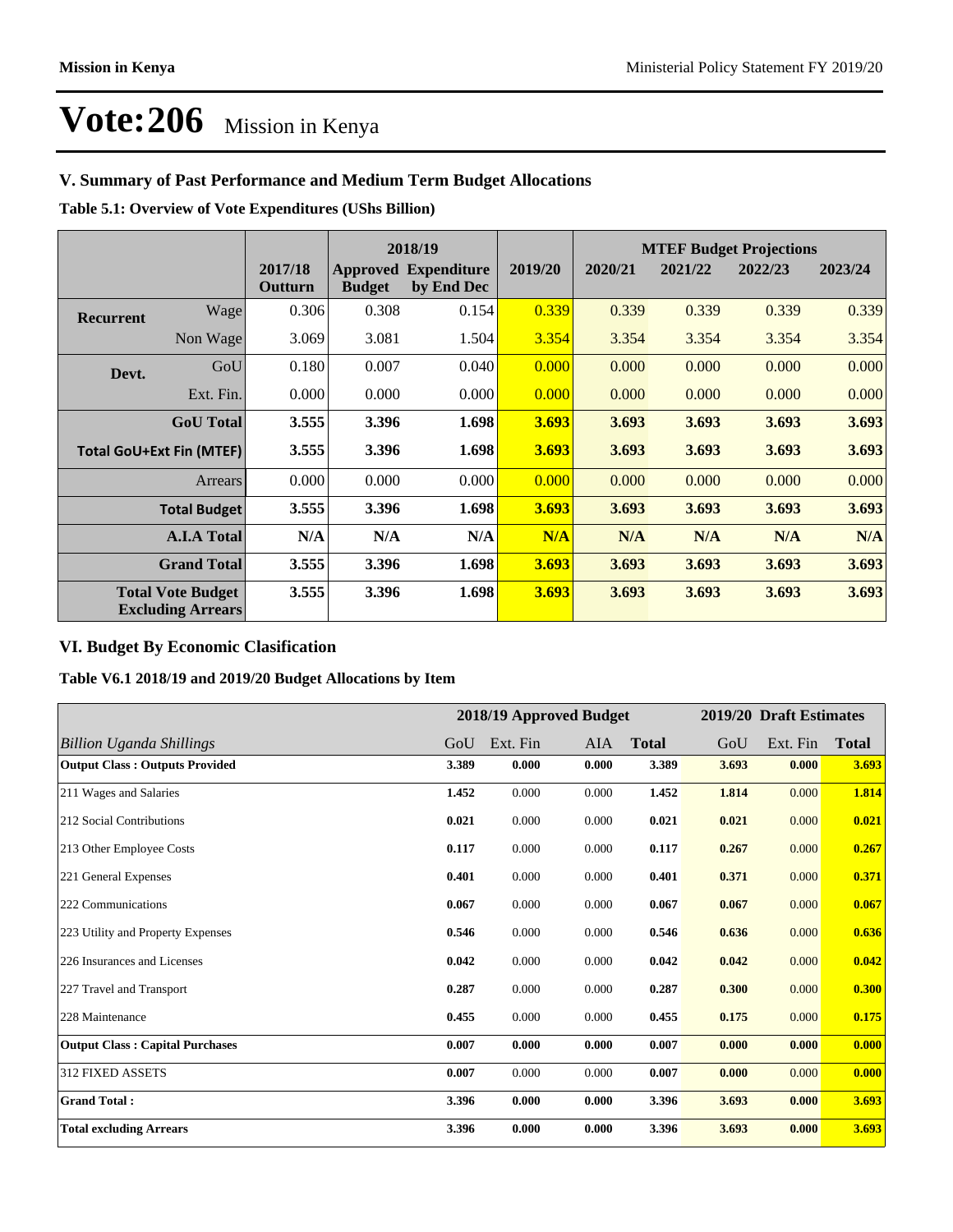# **VII. Budget By Programme And Subprogramme**

**Table V7.1: Past Expenditure Outturns and Medium Term Projections by Programme and SubProgramme**

| <b>Billion Uganda shillings</b>     | FY 2018/19                   |                                  |                                   |                                             | <b>Medium Term Projections</b> |         |         |         |
|-------------------------------------|------------------------------|----------------------------------|-----------------------------------|---------------------------------------------|--------------------------------|---------|---------|---------|
|                                     | FY 2017/18<br><b>Outturn</b> | <b>Approved</b><br><b>Budget</b> | <b>Spent By</b><br><b>End Dec</b> | 2019-20<br><b>Proposed</b><br><b>Budget</b> | 2020-21                        | 2021-22 | 2022-23 | 2023-24 |
| <b>52 Overseas Mission Services</b> | 3.555                        | 3.396                            | 1.698                             | 3.693                                       | 3.693                          | 3.693   | 3.693   | 3.693   |
| 01 Headquarters Nairobi             | 3.375                        | 3.389                            | 1.658                             | 3.693                                       | 3.693                          | 3.693   | 3.693   | 3.693   |
| 0892 Strengthening Mission in Kenya | 0.180                        | 0.007                            | 0.040                             | 0.000                                       | 0.000                          | 0.000   | 0.000   | 0.000   |
| <b>Total for the Vote</b>           | 3.555                        | 3.396                            | 1.698                             | 3.693                                       | 3.693                          | 3.693   | 3.693   | 3.693   |
| <b>Total Excluding Arrears</b>      | 3.555                        | 3.396                            | 1.698                             | 3.693                                       | 3.693                          | 3.693   | 3.693   | 3.693   |

### **VIII. Programme Performance and Medium Term Plans**

**Table V8.1: Programme Outcome and Outcome Indicators ( Only applicable for FY 2019/20)**

| <b>Programme:</b>                                                                                                | 52 Overseas Mission Services                                                                                                                                                                                                                                                                                                                                                                                                                                                                                                                                                                                                                                                                                                                                                                                                                                                                                                                                                                            |                 |                  |                            |            |            |
|------------------------------------------------------------------------------------------------------------------|---------------------------------------------------------------------------------------------------------------------------------------------------------------------------------------------------------------------------------------------------------------------------------------------------------------------------------------------------------------------------------------------------------------------------------------------------------------------------------------------------------------------------------------------------------------------------------------------------------------------------------------------------------------------------------------------------------------------------------------------------------------------------------------------------------------------------------------------------------------------------------------------------------------------------------------------------------------------------------------------------------|-----------------|------------------|----------------------------|------------|------------|
| <b>Programme Objective</b>                                                                                       | To promote and protect Uganda's interests in Kenya, the region and international organization by doing<br>the following;<br>a. Promote peace and security between Uganda and Kenya<br>b. Promote Uganda's exports, investment opportunities, educational facilities and tourism/cultural<br>attractions.<br>c. Mobilize resources for the development of Uganda from International Organizations<br>d. Effectively represent Uganda's Interests at UNEP and UN-HABITAT as well as coordinate Uganda's<br>Participation in the work related activities of UN-HABITAT and UNEP<br>e. Enhance Uganda's representation in Kenya<br>f. Promote the EAC, Regional Cooperation and Integration process<br>g. Provide quality Diplomatic, Protocol and Consular services in Kenya<br>h. Mobilize the Ugandans in Kenya for development<br>i. Identify and facilitate acquisition, development and maintenance of Uganda Government properties in<br>Kenya<br>j. Motivate, assess and appraise the Mission staff |                 |                  |                            |            |            |
| <b>Responsible Officer:</b>                                                                                      | Bernadette Mwesige Ssempa                                                                                                                                                                                                                                                                                                                                                                                                                                                                                                                                                                                                                                                                                                                                                                                                                                                                                                                                                                               |                 |                  |                            |            |            |
| Programme Outcome: Enhanced national security development, the country's image abroad and well-being of Ugandans |                                                                                                                                                                                                                                                                                                                                                                                                                                                                                                                                                                                                                                                                                                                                                                                                                                                                                                                                                                                                         |                 |                  |                            |            |            |
| <b>Sector Outcomes contributed to by the Programme Outcome</b>                                                   |                                                                                                                                                                                                                                                                                                                                                                                                                                                                                                                                                                                                                                                                                                                                                                                                                                                                                                                                                                                                         |                 |                  |                            |            |            |
| 1. Improved regional and International Relations                                                                 |                                                                                                                                                                                                                                                                                                                                                                                                                                                                                                                                                                                                                                                                                                                                                                                                                                                                                                                                                                                                         |                 |                  |                            |            |            |
|                                                                                                                  |                                                                                                                                                                                                                                                                                                                                                                                                                                                                                                                                                                                                                                                                                                                                                                                                                                                                                                                                                                                                         |                 |                  | <b>Performance Targets</b> |            |            |
|                                                                                                                  |                                                                                                                                                                                                                                                                                                                                                                                                                                                                                                                                                                                                                                                                                                                                                                                                                                                                                                                                                                                                         |                 | 2019/20          | 2020/21                    | 2021/22    |            |
|                                                                                                                  |                                                                                                                                                                                                                                                                                                                                                                                                                                                                                                                                                                                                                                                                                                                                                                                                                                                                                                                                                                                                         | <b>Baseline</b> | <b>Base year</b> | <b>Target</b>              | Projection | Projection |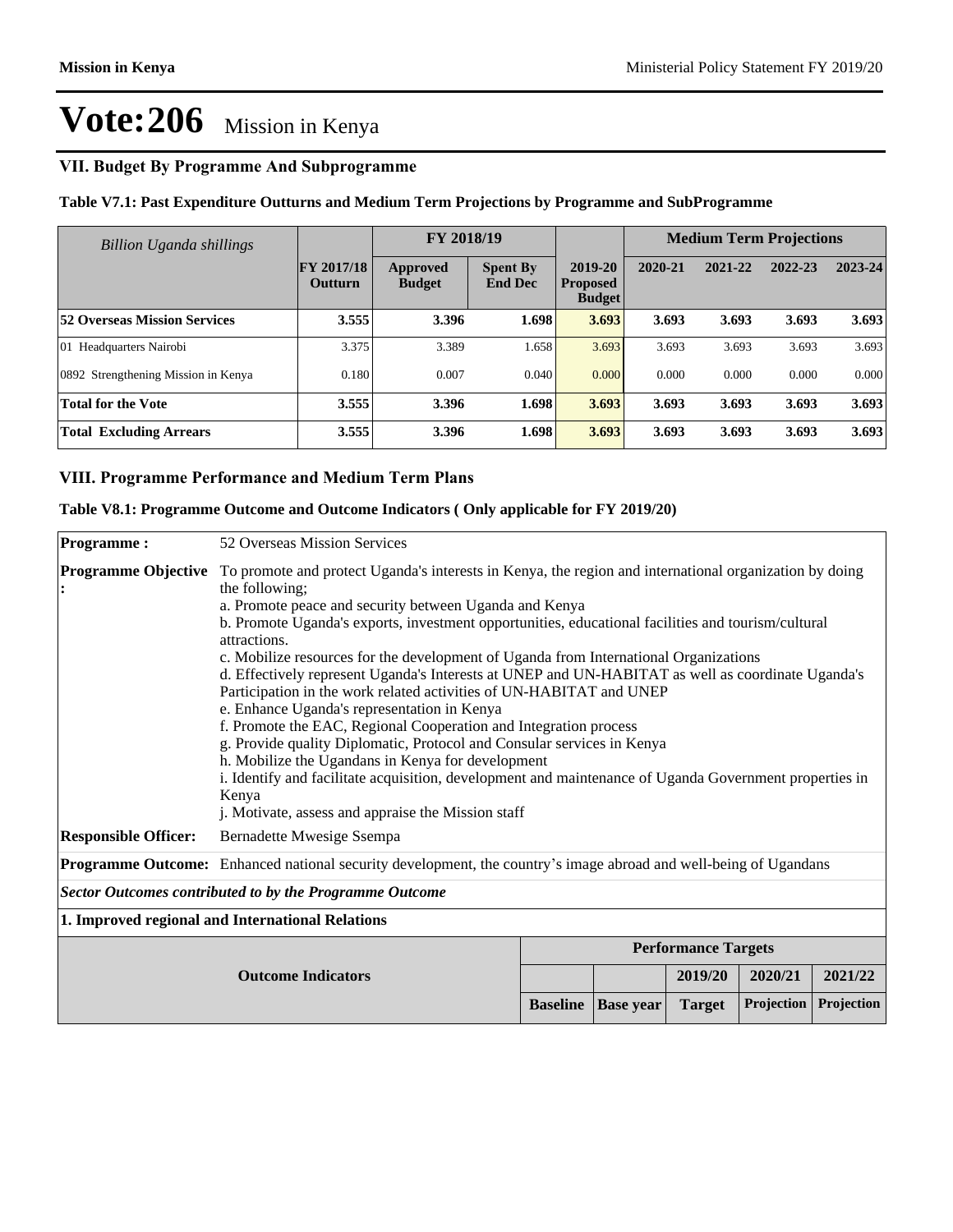| • Number of cooperation frameworks negotiated and concluded       | 5         | 2018 | $\overline{Q}$   | 12                      | 14        |
|-------------------------------------------------------------------|-----------|------|------------------|-------------------------|-----------|
| • Percentage change of foreign exchange inflows                   | 10        | 2018 | 10%              | 13%                     | 14%       |
| • Rating of Uganda's image abroad                                 | Very Good | 2018 | <b>Very Good</b> | Very Good               | Very Good |
| SubProgramme: 01 Headquarters Nairobi                             |           |      |                  |                         |           |
| <b>Output: 01 Cooperation frameworks</b>                          |           |      |                  |                         |           |
| No. of Multilateral cooperation frameworks negotiated or signed   |           |      | $\overline{9}$   | 11                      |           |
| No. of Bilateral cooperation frameworks negotiated or signed.     |           |      |                  | 7                       |           |
| <b>Output: 02 Consulars services</b>                              |           |      |                  |                         |           |
| No. of official visits facilitated                                |           |      | 36               | 45                      | 56        |
| Output: 04 Promotion of trade, tourism, education, and investment |           |      |                  |                         |           |
| No. of foreign Tourism promotion engagements                      |           |      | 6                | 7                       | 8         |
| No. of scholarships secured.                                      |           |      |                  | $\overline{\mathbf{4}}$ | 5         |
| No. of export markets accessed.                                   |           |      |                  | 5                       | 6         |

# **IX. Major Capital Investments And Changes In Resource Allocation**

### **Table 9.1: Major Capital Investment (Capital Purchases outputs over 0.5Billion)**

N/A

# **X. Vote Challenges and Plans To Improve Performance**

#### **Vote Challenges**

Unrealistic and recurrent budget ceiling.

Insufficient allocations for capital development.

Delayed release of funds; funds are usually released at the end of the first month of the period being funded.

Staff not adequately trained in use of MoFPED systems like NAVISION and PBS

Inadequate office space

Legal challenges that have delayed commencement of Uganda House renovation

Non-Tariff Barriers affecting free movement of goods between the two countries.

Unresolved border issues (demarcation)

Issues of human and drug trafficking; the Mission has limited funds and expertise to effectively deal with these issues.

The problem of assisting distressed Ugandans without a budget line. Stranded Ugandans, prisoners, the bereaved and the sick always have high expectations of the Mission.

Kenya being the entry, transit and exit for most Uganda government officials, the immense demands of Protocol work on arrival and departure from the airport for Government dignatories, the Judiciary and Members of Parliament are overwhelming in the terms of Human and Financial resources. The current staffing structure and the Budget ceiling are inadequate in meeting such demands and expectations. The mission is faced with several visits from the government of Uganda, mostly for benchmarking purposes. Attending to these visitors takes most of the time which would be used to implement annual workplans. The Mission lacks Generators( Power Shortage

the fooling budget line items need more funding i.e Medical FSA allowances, Rent, Maintenance on Mission Vehicles and Properties.

With the recent teller attacks the mission lacks Security Equipment System and cameras

Vote 206 was never considered for Capital Development Budget

Employee Costs are higher than the approved ceilings

Renovation of Uganda House

the reduction in the Number of tenants in Uganda House by 60%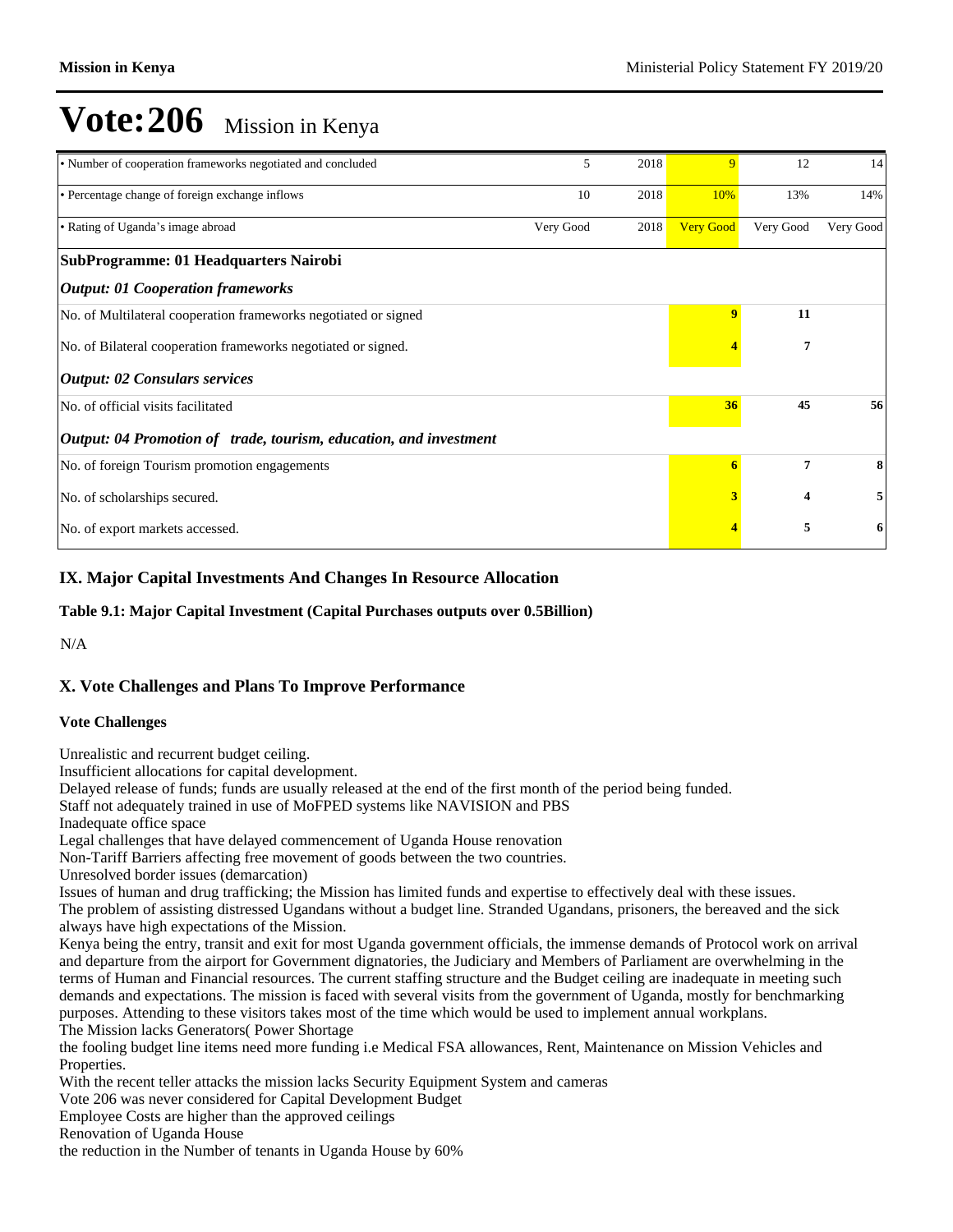Officers lack Laptops for field works like Consular, Market Survey, Commercial and Economic Diplomacy No capacity building hence the Staffs have not been getting trainings

- Unrealistic and recurrent budget ceiling.
- Insufficient allocations for capital development.

Delayed release of funds; funds are usually released at the end of the first month of the period being funded.

Staff not adequately trained in use of MoFPED systems like NAVISION and PBS

Inadequate office space

Legal challenges that have delayed commencement of Uganda House renovation

Non-Tariff Barriers affecting free movement of goods between the two countries.

Unresolved border issues (demarcation)

Issues of human and drug trafficking; the Mission has limited funds and expertise to effectively deal with these issues.

The problem of assisting distressed Ugandans without a budget line. Stranded Ugandans, prisoners, the bereaved and the sick always have high expectations of the Mission.

Kenya being the entry, transit and exit for most Uganda government officials, the immense demands of Protocol work on arrival and departure from the airport for Government dignatories, the Judiciary and Members of Parliament are overwhelming in the terms of Human and Financial resources. The current staffing structure and the Budget ceiling are inadequate in meeting such demands and expectations. The mission is faced with several visits from the government of Uganda, mostly for benchmarking purposes. Attending to these visitors takes most of the time which would be used to implement annual workplans.

#### **Plans to improve Vote Performance**

Participate in 5 cooperation framework meetings and 2 seminars on trade Promotion of Regional Integration Sign 4 MoUs / Agreements on trade Participate in the 2 Joint Trade Committee. Liaise with MTIC, UEPB, and UNFA to promote Uganda's exports to Kenya. Provide incentives to investors from Kenya Collaborate with other agencies involved in attracting investors to Uganda like UIA Maintain a sound economic environment. Engage with Kenya industry umbrella organizations Disseminate information on investment opportunities in Uganda Promote an environment that is conducive for cross border investment. Print and disseminate tourism promotional materials in Swahili and English. Arrange for documentaries on Uganda Tourism to be shown on Kenya TV Engage Ugandan Government to improve on tourism infrastructure Lobby for increased funding from MoFPED to implement tourism promotional activities in Kenya Regularly update Mission website. Coordinate signing of MoUs or agreements. Circulate publications on Uganda Tourism destinations. Improve on the callings of the affected items Revision of expenditure limits Considering Nairobi on Capital Development budget Purchase of Generators Purchase of Laptops maintaining Mission Vehicles Maintaining Mission Properties Purchase of Furniture and other assorted Items Capacity Building for all staffs especially Technical Officers

# **XI Off Budget Support**

#### **Table 11.1 Off-Budget Support by Sub-Programme**